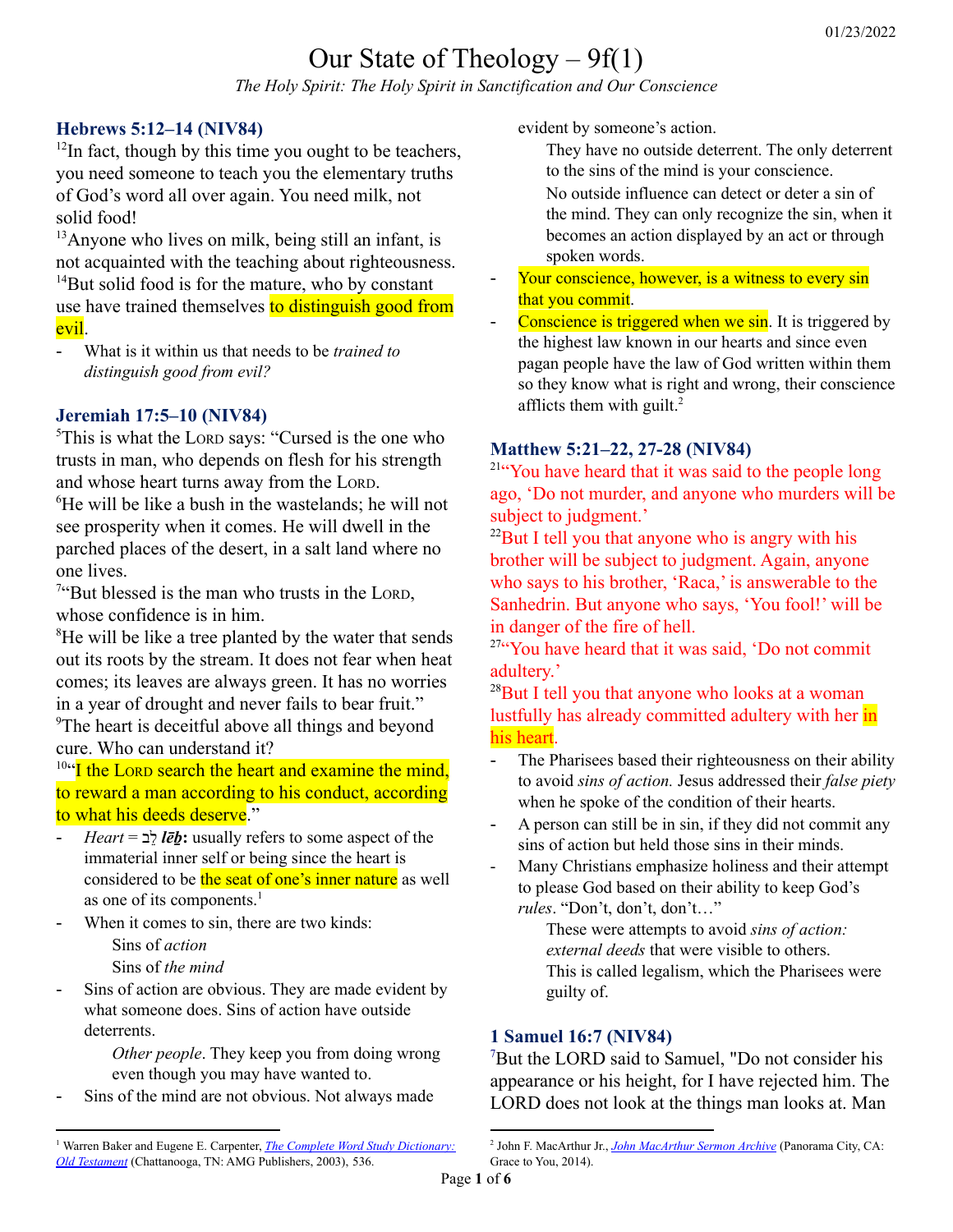looks at the outward appearance, but the LORD looks at the heart."

# **Job 27:6 (HCSB)**

<sup>6</sup>I will cling to my righteousness and never let it go. My conscience (*heart,* KJV) will not accuse me as long as I live!

- *Conscience* (*Heart,* KJV) *=* בבָ לֵ *lēḇāḇ***:** A masculine noun meaning heart, mind, inner person. The primary usage of this word describes the entire disposition of the inner person that God can discern.<sup>3</sup>

- *Heart* is often equated with *conscience.*

In the absence of a specific word for "*conscience*," the word "*heart*" (לבֵ , *lev*) is used to connote self-awareness, including moral emotions and judgments. The heart is viewed as the core of the person and functions as the seat of feelings such as remorse or obligation. 4

# **Colossians 2:13–23 (NIV84)**

<sup>13</sup>When you were dead in your sins and in the uncircumcision of your sinful nature, God made you alive with Christ. He forgave us all our sins, <sup>14</sup>having canceled the written code, with its regulations, that was against us and that stood opposed to us; he took it away, nailing it to the cross.  $<sup>15</sup>$ And having disarmed the powers and authorities, he</sup> made a public spectacle of them, triumphing over them by the cross.

<sup>16</sup>Therefore do not let anyone judge you by what you eat or drink, or with regard to a religious festival, a New Moon celebration or a Sabbath day.

<sup>17</sup>These are a shadow of the things that were to come; the reality, however, is found in Christ.

<sup>18</sup>Do not let anyone who delights in false humility and the worship of angels disqualify you for the prize. Such a person goes into great detail about what he has seen, and his unspiritual mind puffs him up with idle notions.

<sup>19</sup>He has lost connection with the Head, from whom the whole body, supported and held together by its ligaments and sinews, grows as God causes it to grow. <sup>20</sup>Since you died with Christ to the basic principles of this world, why, as though you still belonged to it, do you submit to its rules:

<sup>21"</sup>Do not handle! Do not taste! Do not touch!"?

*Dictionary* (Bellingham, WA: Lexham Press, 2016).

 $22$ These are all destined to perish with use, because they are based on human commands and teachings. <sup>23</sup>Such regulations indeed have an appearance of wisdom, with their self-imposed worship, their false humility and their harsh treatment of the body, but they lack any value in restraining sensual indulgence.

- When God made us alive with Christ (*regeneration*), he canceled *the written code* or all the laws that stood opposed to us.

> Those laws showed man what sin was. The law defined *right* and *wrong.*

They were *opposed to us,* because we, in the flesh, were not able to keep them and ultimately be free from the wrath of God.

Under the law and without the Holy Spirit, we did not have the ability to please God through the keeping of the law.

- God took those requirements away, when Jesus Christ kept every one of them and had them nailed to the cross by His crucifixion.
- Jesus Christ disarmed Satan and his cohorts, who held the power of death, so that we do not have to fear death or the consequences of not being able to keep the law.

That's why vss. 16-23 tell us to not let the legalists judge you because you don't regard a certain day as holy.

- Vss. 20-21 asks the Christian, "Why are you following" all these legalistic rules, if through Jesus Christ you died to them?"
- V.23, The keeping of all these legalistic rules have an *appearance* of wisdom, with all its external harsh treatment of the body, but they do not change you on the inside.

You are *conformed* to a legalistic righteousness on the outside, but on the inside your sensual desires have not been squelched.

The legalistic rules, through the fear of the consequences of breaking them, kept a person from committing *sins of action,* but they did not stop one from committing *sins of the mind.*

It did not clear the sinner's conscience.

# **Hebrews 9:6–14 (NIV84)**

<sup>6</sup>When everything had been arranged like this, the priests entered regularly into the outer room to carry on their ministry.

<sup>7</sup>But only the high priest entered the inner room, and that only once a year, and never without blood, which he offered for himself and for the sins the people had committed in ignorance.

<sup>4</sup> Paul A. Hartog, ["Conscience,"](https://ref.ly/logosres/lbd?art=conscience&off=1955&ctx=+Prophets%2c%E2%80%9D+50%E2%80%9352).+~In+the+absence+of+a+) ed. John D. Barry et al., *The Lexham Bible* <sup>3</sup> Warren Baker and Eugene E. Carpenter, *The Complete Word Study [Dictionary:](https://ref.ly/logosres/wsotdict?ref=Page.p+537&off=469&ctx=+%0a3824.+~%D7%9C%D6%B5%D7%91%D6%B8%D7%91+le%CC%84b%CC%B1a%CC%84b%CC%B1%3a+A+masculine+nou) Old [Testament](https://ref.ly/logosres/wsotdict?ref=Page.p+537&off=469&ctx=+%0a3824.+~%D7%9C%D6%B5%D7%91%D6%B8%D7%91+le%CC%84b%CC%B1a%CC%84b%CC%B1%3a+A+masculine+nou)* (Chattanooga, TN: AMG Publishers, 2003), 537.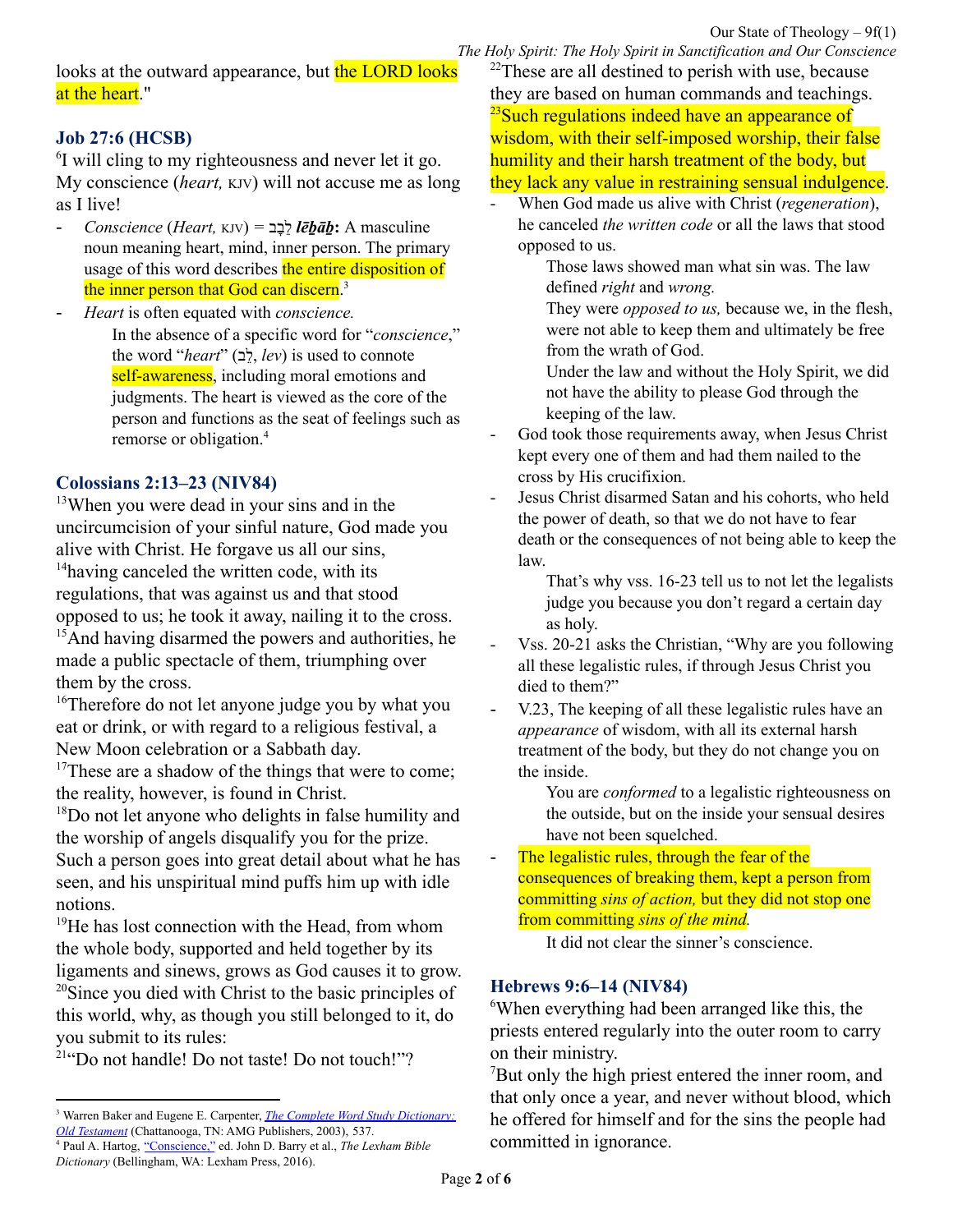<sup>8</sup>The Holy Spirit was showing by this that the way into the Most Holy Place had not yet been disclosed as long as the first tabernacle was still standing. <sup>9</sup>This is an illustration (*parabole,* GK.) for the present time, indicating that the gifts and sacrifices being offered were not able to clear the conscience of the worshiper.

<sup>10</sup>They are only a matter of food and drink and various ceremonial washings—external regulations applying until the time of the new order.

<sup>11</sup>When Christ came as high priest of the good things that are already here, he went through the greater and more perfect tabernacle that is not man-made, that is to say, not a part of this creation.

 $12$ He did not enter by means of the blood of goats and calves; but he entered the Most Holy Place once for all by his own blood, having obtained eternal redemption.

 $13$ The blood of goats and bulls and the ashes of a heifer sprinkled on those who are ceremonially unclean sanctify them so that they are outwardly clean.

<sup>14</sup>How much more, then, will the blood of Christ, who through the eternal Spirit offered himself

unblemished to God, cleanse our consciences from acts that lead to death, so that we may serve the living God!

- The Tabernacle and the old covenant focused on the externals rather than the heart. There was no inner cleansing, only the *purifying of the flesh*. (Hebrews 9:13) Sacrifices had to be repeated over and over and the **guilt and shame remained**.<sup>5</sup>
- The ancient ritual had one major flaw. It did not cleanse sin of the heart.

The ritual could cleanse a man's body and, at the same time, leave his heart black with brooding and anxiety.

It did not lift the load of guilt from his conscience. It left the sinner depressed and exhausted.

- When Christ forgives, our energy is no longer drained off by carrying an *enormous burden of past guilt.*<sup>6</sup>

# **Hebrews 10:11–25 (NIV84)**

 $11$ Day after day every priest stands and performs his religious duties; again and again he offers the same sacrifices, which can never take away sins.

*The Holy Spirit: The Holy Spirit in Sanctification and Our Conscience*  $12$ But when this priest had offered for all time one sacrifice for sins, he sat down at the right hand of God.

 $13$ Since that time he waits for his enemies to be made his footstool,

<sup>14</sup>because by one sacrifice he has made perfect forever those who are being made holy.

<sup>15</sup>The Holy Spirit also testifies to us about this. First he says:

<sup>16"</sup>This is the covenant I will make with them after that time, says the Lord. I will put my laws in their hearts, and I will write them on their minds."

<sup>17</sup>Then he adds: "Their sins and lawless acts I will remember no more."

 $18$ And where these have been forgiven, there is no longer any sacrifice for sin.

<sup>19</sup>Therefore, brothers, since we have confidence to enter the Most Holy Place by the blood of Jesus,

 $^{20}$ by a new and living way opened for us through the curtain, that is, his body,

<sup>21</sup> and since we have a great priest over the house of God,

<sup>22</sup>let us draw near to God with a sincere heart in full assurance of faith, having our hearts sprinkled to cleanse us from a guilty conscience and having our bodies washed with pure water.

 $^{23}$ Let us hold unswervingly to the hope we profess, for he who promised is faithful.

<sup>24</sup>And let us consider how we may spur one another on toward love and good deeds.

 $^{25}$ Let us not give up meeting together, as some are in the habit of doing, but let us encourage one another—and all the more as you see the Day approaching.

- The "clean conscience" and "washed heart" were considered parts of a person that represented the entire person. 7

> Through the Lord Jesus Christ, a believer is cleansed "inside and out."

When you are free from a guilty conscience, you can approach God in the Holy of Holies with a confidence, assurance, and without fear that you have sin that would annihilate you in His presence.

> This *fearlessness* or *confidence* can only *truly* be granted to the regenerated person. *Truly* because there are some who have a false confidence and believe they are right with God, when, in fact, they

<sup>5</sup> Glen Spencer Jr., *[Hebrews:](https://ref.ly/logosres/ws-0551513cb5594a77a3fd7d7487e335bc?ref=Bible.Heb9.9-10&off=818&ctx=ence.+(Hebrews+9%3a9)+~The+Tabernacle+and+t) Looking unto Jesus*, Expository Pulpit Series (WORDsearch, 2011), 178.

<sup>6</sup> Charles A. Trentham, ["Hebrews,"](https://ref.ly/logosres/ws-1b76c1b21d35418dabaa9e3a6a2324c0?ref=Bible.Heb9.12-23&off=4081&ctx=rve+the+living+God.+~The+ancient+ritual+h) in *Hebrews–Revelation*, ed. Clifton J. Allen, Broadman Bible Commentary (Broadman Press, 1972), 66–67.

<sup>7</sup> Herbert W. Bateman IV and Steven W. Smith, *Hebrews: A [Commentary](https://ref.ly/logosres/cbpt79heb?ref=Bible.Heb10.22&off=858&ctx=tchell%2c+2001%2c+211).+~The+reason+(%E1%BC%80%CF%80%E1%BD%B9%2c+%E2%80%9Cbe) for Biblical [Preaching](https://ref.ly/logosres/cbpt79heb?ref=Bible.Heb10.22&off=858&ctx=tchell%2c+2001%2c+211).+~The+reason+(%E1%BC%80%CF%80%E1%BD%B9%2c+%E2%80%9Cbe) and Teaching*, ed. Herbert W. Bateman IV, Kerux Commentaries (Grand Rapids, MI: Kregel Ministry, 2021), 317.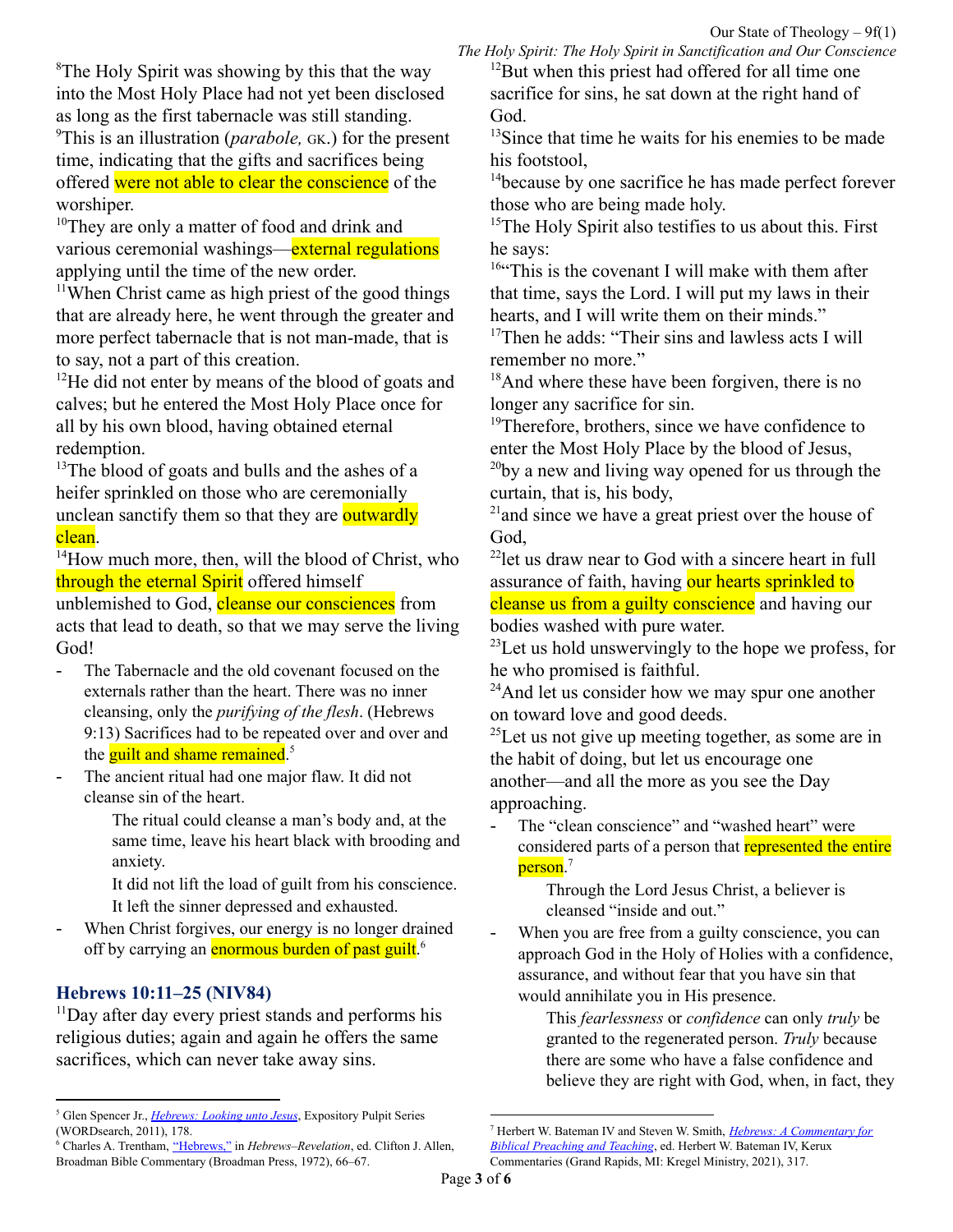*The Holy Spirit: The Holy Spirit in Sanctification and Our Conscience* that is obvious and the sins of the mind.

are not.

#### **Matthew 7:21-23 (NIV84)**

<sup>21</sup>"Not everyone who says to me, 'Lord, Lord,' will enter the kingdom of heaven, but only he who does the will of my Father who is in heaven.  $22$ Many will say to me on that day, 'Lord, Lord, did we not prophesy in your name, and in your name drive out demons and perform many miracles?' <sup>23</sup>Then I will tell them plainly, 'I never knew you. Away from me, you evildoers!'

#### **1 John 3:11–24 (NIV84)**

 $11$ This is the message you heard from the beginning: We should love one another.

 $12$ Do not be like Cain, who belonged to the evil one and murdered his brother. And why did he murder him? Because his own actions were evil and his brother's were righteous.

 $13$ Do not be surprised, my brothers, if the world hates you.

<sup>14</sup>We know that we have passed from death to life, because we love our brothers. Anyone who does not love remains in death.

<sup>15</sup>Anyone who hates his brother is a murderer, and you know that no murderer has eternal life in him.

<sup>16</sup>This is how we know what love is: Jesus Christ laid down his life for us. And we ought to lay down our lives for our brothers. [*And how do we do that? The following verses show us how.*]

<sup>17</sup>If anyone has material possessions and sees his brother in need but has no pity on him, how can the love of God be in him?

<sup>18</sup>Dear children, let us not love with words or tongue but with actions and in truth.

<sup>19</sup>This then is how we know that we belong to the truth, and how we set our hearts at rest in his presence <sup>20</sup>whenever our hearts condemn us. For God is greater than our hearts, and he knows everything.

 $^{21}$ Dear friends, if our hearts do not condemn us, we have confidence before God

 $22$  and receive from him anything we ask, because we obey his commands and do what pleases him.

<sup>23</sup>And this is his command: to believe in the name of his Son, Jesus Christ, and to love one another as he <mark>commanded us</mark>.

 $24$ Those who obey his commands live in him, and he in them. And this is how we know that he lives in us: We know it by the Spirit he gave us.

- The work of the Holy Spirit at work in the life of a believer reveals where sin is present—both the kind When this revealing takes place, a person is prompted to change their habits and can do so by the power of the Holy Spirit's work within them.

- Our assurance or confidence is anchored in God and God alone, never in our own ability to generate feelings of confidence. 8
- The assurance spoken of here is the assurance of salvation. When our *hearts condemn us,* the guilt of our past is brought to our minds causing us to doubt our salvation.
- We can have confidence before God, because through the blood of Jesus Christ, we have been eternally forgiven.

But what about when *Christians* sin?

## **1 John 1:8–2:6 (NIV84)**

<sup>8</sup>If we claim to be without sin, we deceive ourselves and the truth is not in us.

<sup>9</sup>If we confess our sins, he is faithful and just and will forgive us our sins and purify us from all unrighteousness.

<sup>10</sup>If we claim we have not sinned, we make him out to be a liar and his word has no place in our lives.

<sup>2:1</sup>My dear children, **I** write this to you so that you will not sin. But if anybody does sin, we have one who speaks to the Father in our defense—Jesus Christ, the Righteous One.

<sup>2</sup>He is the atoning sacrifice for our sins, and not only for ours but also for the sins of the whole world.

<sup>3</sup>We know that we have come to know him if we obey his commands.

<sup>4</sup>The man who says, "I know him," but does not do what he commands is a liar, and the truth is not in him.

<sup>5</sup>But if anyone obeys his word, God's love is truly made complete in him. This is how we know we are in him:

<sup>6</sup>Whoever claims to live in him must walk as Jesus did.

- Christians sin. This is a Scriptural fact.
- Yet even Christians differ in their views as to what constitutes sin.

### **1 John 3:4 (AMP)**

<sup>4</sup>Everyone who commits (practices) sin is guilty of lawlessness; for [that is what] sin is, lawlessness (the breaking, violating of God's law by transgression or

<sup>8</sup> Gary M. Burge, *[Letters](https://ref.ly/logosres/nivac83jn1?ref=Bible.1Jn3.19-24&off=1423&ctx=ase+in+this+manner%3a%0a~19a%3a%0a%E2%80%9CIn+this+%5bthe+l) of John*, The NIV Application Commentary (Grand Rapids, MI: Zondervan Publishing House, 1996), 164.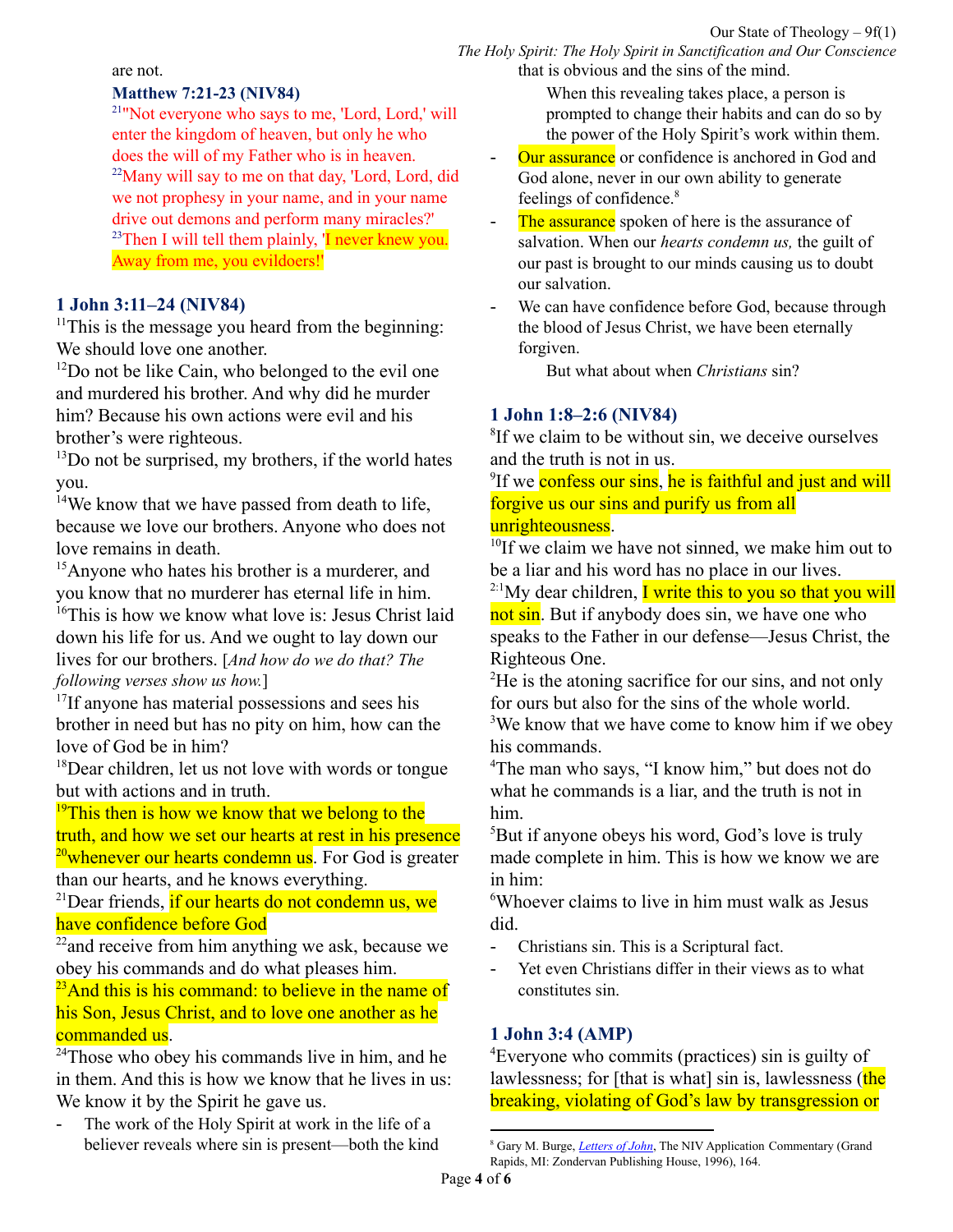neglect—being unrestrained and unregulated by His commands and His will).

This is how Scripture defines sin, but people usually have a different view.

# **Romans 2:12–16 (NIV84)**

 $12$ All who sin apart from the law will also perish apart from the law, and all who sin under the law will be judged by the law.

 $13$ For it is not those who hear the law who are righteous in God's sight, but it is those who obey the law who will be declared righteous.

<sup>14</sup>(Indeed, when Gentiles, who do not have the law, do by nature things required by the law, they are a law for themselves, even though they do not have the law, <sup>15</sup> since they show that the requirements of the law are written on their hearts, their consciences also bearing witness, and their thoughts now accusing, now even defending them.)

<sup>16</sup>This will take place on the day when God will judge men's secrets through Jesus Christ, as my gospel declares.

- *Romans 2:15-16 (HCSB):* Their consciences confirm this. Their competing thoughts will either accuse or excuse them on the day when God judges what people have kept secret, according to my gospel through Christ Jesus.
- Conscience then is the highest court on earth. Conscience is the soul's warning system<sup>9</sup> that either *accuses* or *excuses* us.
- Conscience is the best critic because it knows the innermost secrets of our heart and nobody else does except for God.<sup>10</sup>
- Our consciences do not stop *accusing* or *excusing* us after we are born again.

# **1 Corinthians 4:4 (NIV84)**

## <sup>4</sup>My conscience is clear, but that does not make me **innocent**. It is the Lord who judges me.

- *Conscience* = σύνοιδα *synoida* = to be aware of information about something, *to know.* 11

be aware of, be conscious (*of oneself*) 12 This is the awareness of what's in your heart, whether good or bad.

- *Conscience* is not a clear-cut indicator of morality—whether something actually is right or wrong—but an indicator of one's personal conviction about whether behavior is right or wrong.

The central theological importance of "*conscience*," though, is *maintaining a self-awareness and alertness about the potential for sin and avoiding that potential sin*. 13

# - **1 Corinthians 2:11a (NIV84)**

 $11$ For who among men knows the thoughts of a man except the man's spirit within him?

We must maintain a self-awareness and alertness to sin and its temptations; no man knows what's in your heart but you.

# **1 Timothy 4:1–2 (NIV84)**

<sup>1</sup>The Spirit clearly says that in later times some will abandon the faith and follow deceiving spirits and things taught by demons.

<sup>2</sup>Such teachings come through hypocritical liars, whose consciences have been seared as with a hot iron.

- False teachers are so thoroughly deceived they have become insensitive to the truth. They have no sense of how far they have wandered from the truth because they are following powerful *deceitful spirits*, or demons. 14
- **2 Corinthians 11:13 (NIV84)**

 $13$ For such men are false apostles, deceitful workmen, masquerading as apostles of Christ.

- False teachers have followers who believe their lies. When a person is deceived, they do not know it. They believe that if you don't believe what they believe, *you* are the one who is deceived.
- *Tony Evans:* The conscience, rightly trained, helps us to know right from wrong. But these false teachers had burned theirs to the point that they were numb; they could no longer discern goodness from wickedness. 15
- We have a conscience. And conscience tells us we are guilty. It hammers us. It is like a relentless ringing in our spiritual ears. And so, what do we do? We try to silence conscience by camouflaging our sin or redefining our sin or disavowing our responsibility.<sup>16</sup>

This is what *sears* a person's conscience.

<sup>9</sup> John F. MacArthur Jr., *John [MacArthur](https://ref.ly/logosres/jhnmcrthrsrrchv?art=sermon.1994.5&off=1876&ctx=rd+the+Corinthians.%0a~Conscience+then+is+t) Sermon Archive* (Panorama City, CA: Grace to You, 2014).

<sup>10</sup> John F. MacArthur Jr., *John [MacArthur](https://ref.ly/logosres/jhnmcrthrsrrchv?art=sermon.1994.5&off=2225&ctx=icked.+And+frankly%2c+~conscience+is+the+be) Sermon Archive* (Panorama City, CA: Grace to You, 2014).

<sup>12</sup> James Swanson, *Dictionary of Biblical [Languages](https://ref.ly/logosres/dblgreek?ref=DBLGreek.DBLG+5323%2c+%231&off=11&ctx=Str+4894%E2%80%941.+LN+28.4+~be+aware+of%2c+be+cons) with Semantic Domains: Greek (New [Testament\)](https://ref.ly/logosres/dblgreek?ref=DBLGreek.DBLG+5323%2c+%231&off=11&ctx=Str+4894%E2%80%941.+LN+28.4+~be+aware+of%2c+be+cons)* (Oak Harbor: Logos Research Systems, Inc., 1997). <sup>11</sup> William Arndt et al., *A [Greek-English](https://ref.ly/logosres/bdag?ref=Page.p+973&off=5130&ctx=+%CE%BC%CE%BF%CC%81%CE%BD%CE%B7%3b+16%2c+330).%0a%E2%91%A1+~to+be+aware+of+infor) Lexicon of the New Testament and Other Early Christian [Literature](https://ref.ly/logosres/bdag?ref=Page.p+973&off=5130&ctx=+%CE%BC%CE%BF%CC%81%CE%BD%CE%B7%3b+16%2c+330).%0a%E2%91%A1+~to+be+aware+of+infor)* (Chicago: University of Chicago Press, 2000), 973.

<sup>13</sup> Douglas Mangum, ["Conscience,"](https://ref.ly/logosres/lxtheowrdbk?art=art197&off=903&ctx=%CE%B7%CF%83%CE%B9%CF%82+%5bsyneid%C4%93sis%5d.)%0a~Conscience+is+not+a+) ed. Douglas Mangum et al., *Lexham Theological Wordbook*, Lexham Bible Reference Series (Bellingham, WA: Lexham Press, 2014).

<sup>14</sup> Tommy C. Higle, *[Journey](https://ref.ly/logosres/jrnylvn131tmthy?ref=Bible.1Ti4.2b&off=171&ctx=ender+insensitive.%E2%80%9D+~False+teachers+are+s) into Living the Gospel: A Study of First Timothy*,

<sup>15</sup> Tony Evans, *The Tony Evans Bible [Commentary](https://ref.ly/logosres/9780805499438?ref=Bible.1Ti4.1-2&off=271&ctx=s+are+seared+(4%3a2).+~The+conscience%2c+righ)* (Nashville, TN: Holman Bible Publishers, 2019), 1 Ti 4:1–2. The Journey Series (Marietta, OK: Tommy Higle Publishers, Inc., 2012), 38.

<sup>16</sup> John F. MacArthur Jr., *John [MacArthur](https://ref.ly/logosres/jhnmcrthrsrrchv?art=sermon.1994.5&off=5131&ctx=+we+have+a+problem.+~We+have+a+conscience) Sermon Archive* (Panorama City, CA: Grace to You, 2014).